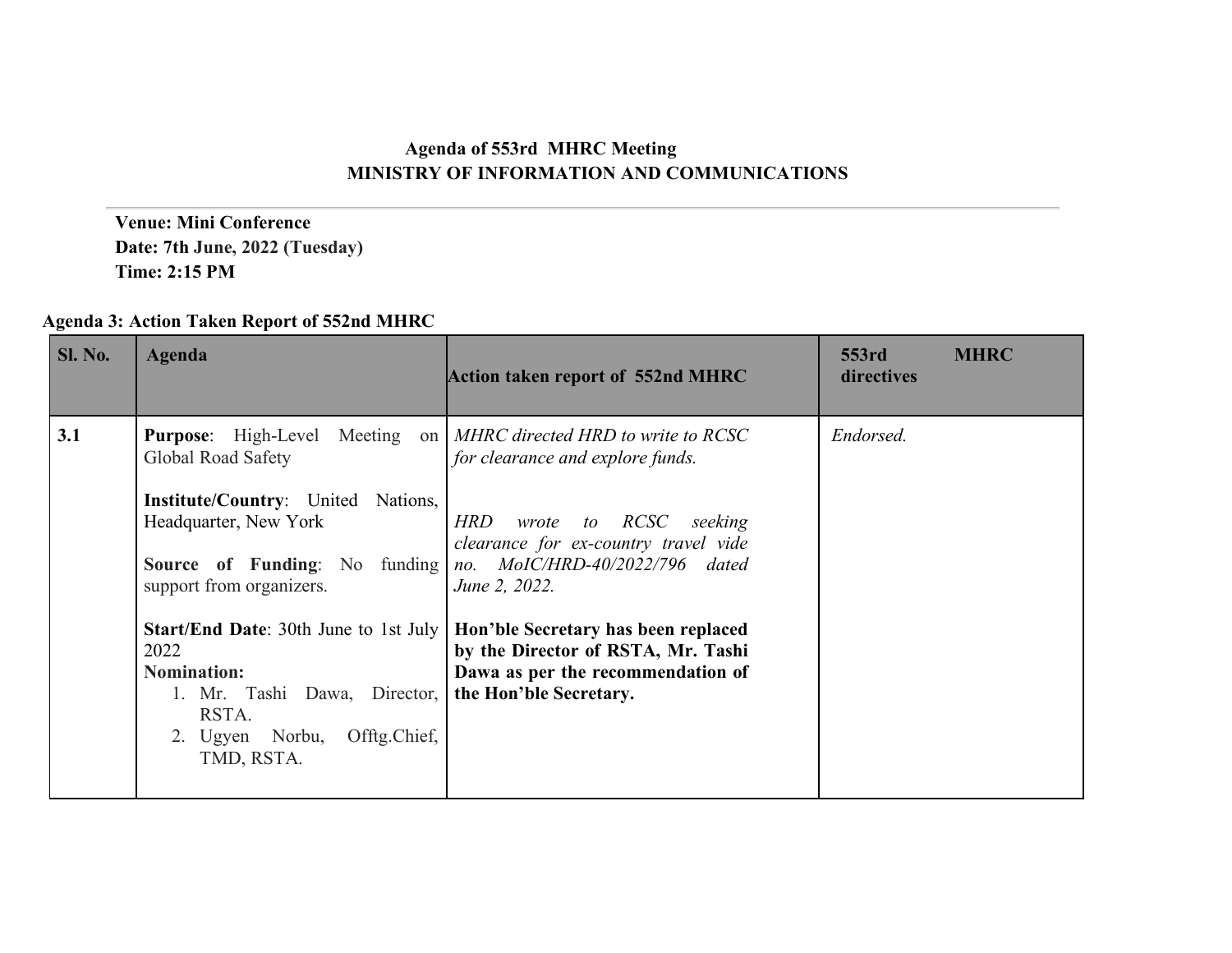| $3.2$ | Certificate in Artificial<br><b>Purpose:</b><br>Intelligence, Machine Learning with<br>Internet of Things.<br><b>Institute/Country: Malaysia</b><br>Source of Funding: NA as it is<br>virtual<br><b>Start /End Date: 18-22 July, 2022.</b><br><b>Date of Nomination:</b> June 17, 2022<br><b>HRD</b><br>received following<br>nomination from DITT and<br>ICTD:<br>1. Yeshi Dorji, Chief ICTO,                                                                                                                                            | Nominations from DITT and ICTD<br>approved. Chief, ICTD was directed to<br>discuss nomination with the Health<br>Data Service project members.<br>1. Mr. Tashi Dorji (EID # 200401101),<br>Chief PSDD (he is a member of the<br>working group for the Health Data<br>Service Project, MoIC).<br>2. Ngawang Chophel(EID#200505036),<br>Sr. Planning Officer, PMCD, GNHC<br>Secretariat.<br>3. Ugyen Penjore, Dy. Chief Medical<br>Record Officer, Medical Record<br>Department, JDWNRH. | Approved. |
|-------|-------------------------------------------------------------------------------------------------------------------------------------------------------------------------------------------------------------------------------------------------------------------------------------------------------------------------------------------------------------------------------------------------------------------------------------------------------------------------------------------------------------------------------------------|----------------------------------------------------------------------------------------------------------------------------------------------------------------------------------------------------------------------------------------------------------------------------------------------------------------------------------------------------------------------------------------------------------------------------------------------------------------------------------------|-----------|
|       | ICTD, MoIC<br>2. Kinley Dema,<br>ICT<br>Asst.<br>Officer,<br>Application<br>Development Division<br>3. Praneesha Acharya, Asst. ICT<br>Officer,<br>Application<br>Management Division<br>4. Jambayang Singye, Engineer,<br>Infrastructure<br><b>ICTO</b><br>5. Durgi<br>Maya,<br>Infrastructure<br>ICTO,<br>6. Deepika<br>Suberi,<br>Infrastructure<br>Wangdi, ICTO,<br>7. Jigme<br>Infrastructure<br>8. Norbu<br>Wangdi,<br>Engineer, Division of Telecom<br>and Space<br>9. Kinley<br>Dorji, Engineer,<br>Division of Telecom and Space |                                                                                                                                                                                                                                                                                                                                                                                                                                                                                        |           |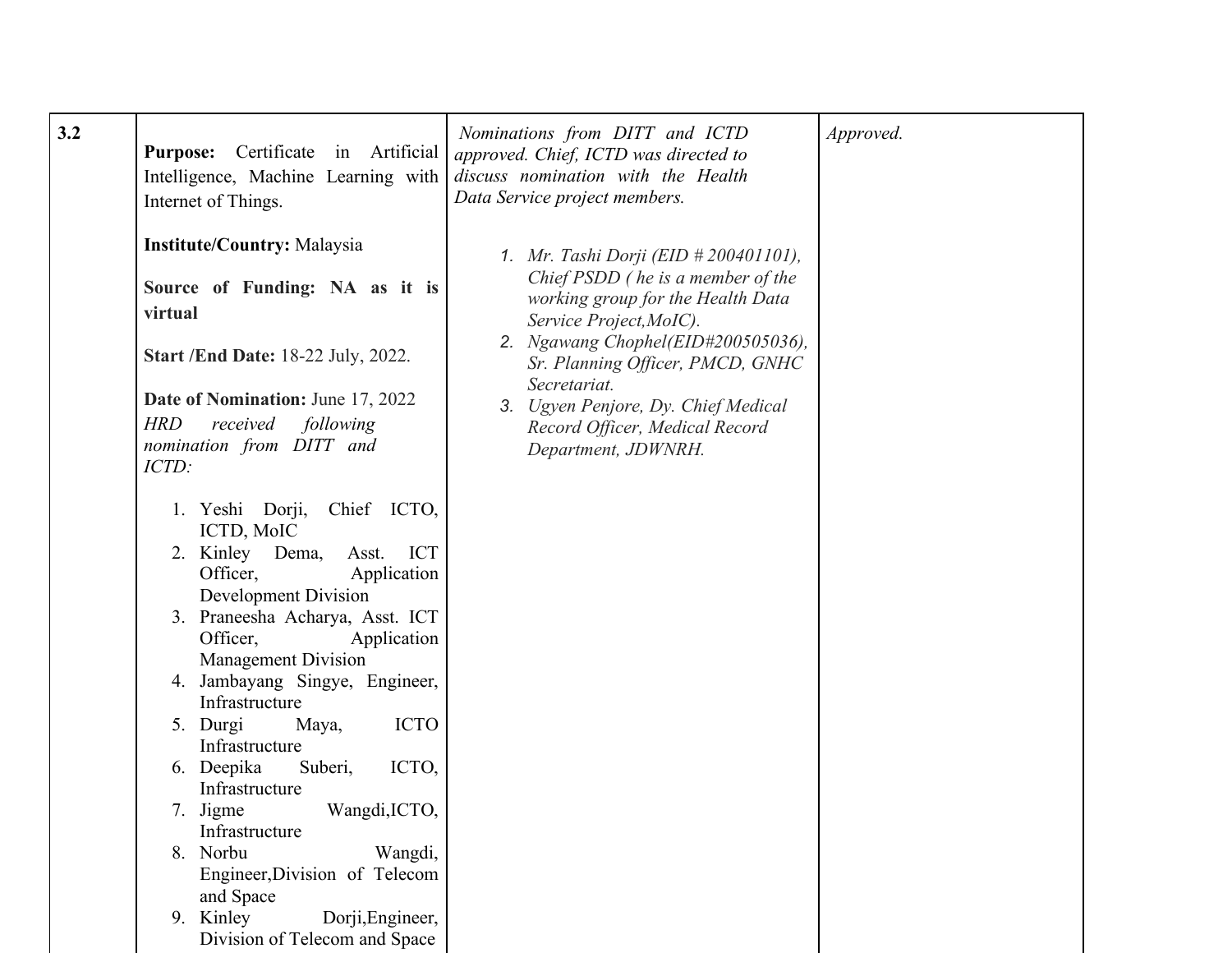| 3.3 | Purpose: Short-term training titled<br>'Governing in the Digital Age' under<br>the Australia Awards South Asia and<br>Mongolia Program<br>Institute/Country: Australia Awards,<br>Australia. | MHRC directed PPD to discuss with the<br>departments and submit the nomination to the<br>MHRC.<br>HRD received the following nominations from                                                                                                                                                                                                                                                                                                                                                                                                            | Approved and HRD for<br>necessary follow up. |
|-----|----------------------------------------------------------------------------------------------------------------------------------------------------------------------------------------------|----------------------------------------------------------------------------------------------------------------------------------------------------------------------------------------------------------------------------------------------------------------------------------------------------------------------------------------------------------------------------------------------------------------------------------------------------------------------------------------------------------------------------------------------------------|----------------------------------------------|
|     | <b>Source of Funding: Australia Awards</b>                                                                                                                                                   | PPD and RSTA                                                                                                                                                                                                                                                                                                                                                                                                                                                                                                                                             |                                              |
|     | <b>Start/End Date:</b> 25 July $-$ 5 August<br>2022                                                                                                                                          | 1. Mr. Sonam Dorji, Sr. Legal Officer,<br>2. Mr. Thinley Dorji, Deputy Chief<br>Statistical Officer(Offtg. Chief PPD).<br>3. Ms. Pema Lhamo, Transport Officer,<br>TDD, RSTA.<br>Thinley<br>Tobgay,<br>Regional<br>4. Mr.<br>Transport Officer, Gelephu RO.<br>Amongst the nominees, Thinley Dorji's<br>candidature has been accepted by the<br>university and an offer letter has been extended<br>to Mr. Thinley. HRD has issued a Letter of<br>Award vide no. MoIC/HRD-37/2022/804 on<br>6th June, 2022 and completed other necessary<br>formalities. |                                              |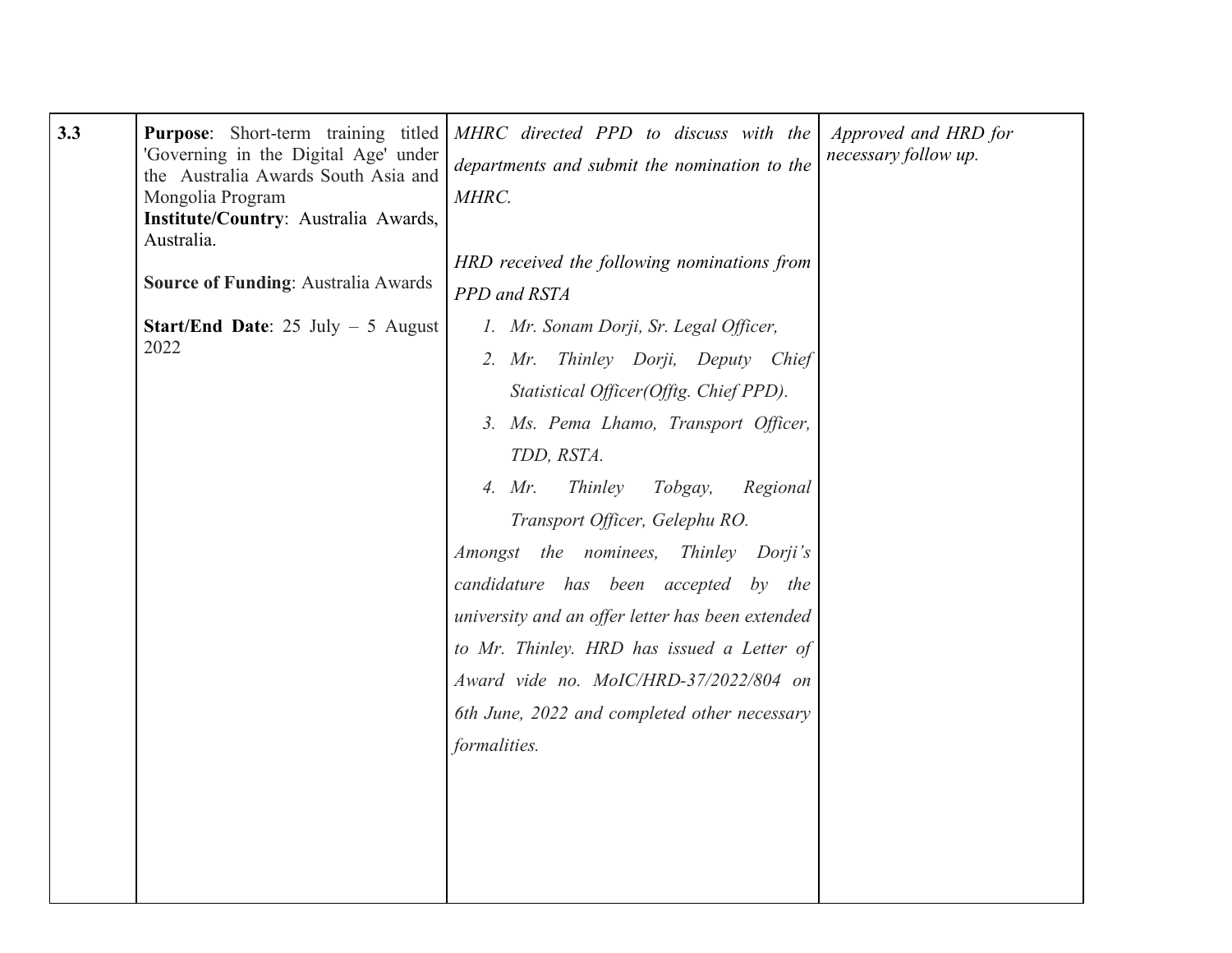## **Agenda 4: Short Term Trainings/ Invitations**

| <b>SI</b><br>No. | Agenda:                                                                                                                                                                                                                                                              | <b>Background/Objectives</b>                                                                                                                                                                                                                                                                                                                                                                    | <b>MHRC</b><br>further<br>directives   |
|------------------|----------------------------------------------------------------------------------------------------------------------------------------------------------------------------------------------------------------------------------------------------------------------|-------------------------------------------------------------------------------------------------------------------------------------------------------------------------------------------------------------------------------------------------------------------------------------------------------------------------------------------------------------------------------------------------|----------------------------------------|
| 4.1              | <b>Purpose:</b> Leadership Development<br>Program<br><b>Institute/Country: RIM</b><br><b>Source of Funding: NA</b><br><b>Start/End Date:</b> June<br>$23 - 24$ ,<br>2022.<br>Nomination received from RCSC:<br>Thinley Dorji, Dy. Chief<br>Statistical Officer, PPD. | The Leadership Development Program (LDP) for<br>PMC being introduced by the Royal Civil Service<br>Commission (RCSC) in collaboration with the<br>Royal Institute of Management (RIM) as a part of<br>the Civil Service Reform. This program is intended<br>to bring the desired mindset and behavioural<br>change in the future leaders as required by the<br>Leadership Capability Framework. | Approved. HRD for<br>necessary action. |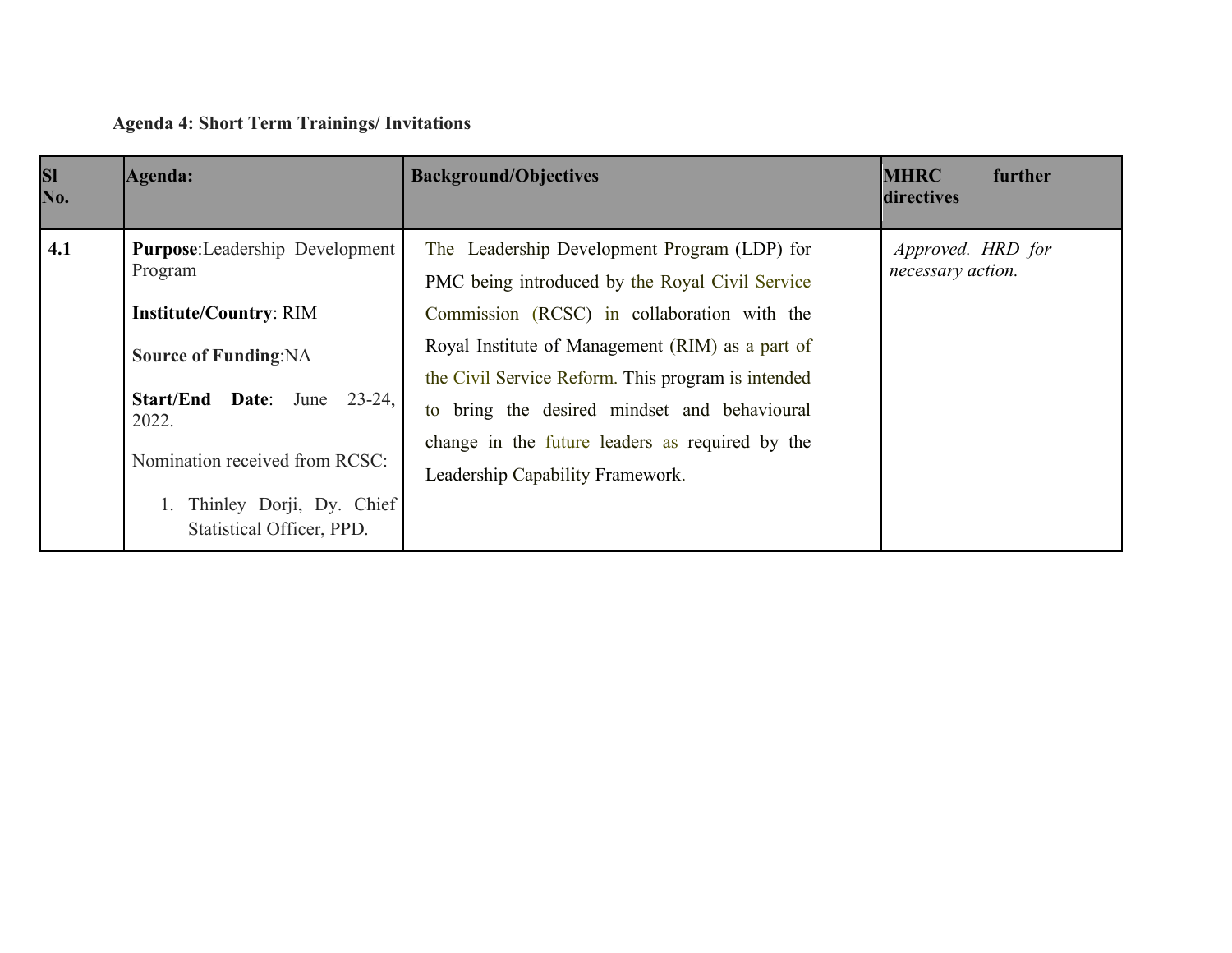| 4.2 | <b>Purpose:</b><br>Online<br>Training<br>Course on<br>Scenario in Cyber<br>$\&$<br>Blockchain<br>Security<br>Technology,<br><b>Institute/Country:Advanced</b><br>Level Telecom Training Centre<br>Ghaziabad,<br>(ALTTC), BSNL,<br>India | The course is designed to cover the current trends in<br>Cyber security and Blockchain Technology. In this<br>course, participants will be able to learn about the<br>market and digital scenario in cyber world future<br>projection in 2025. This course assists to understand<br>the current trends in Cyber Security & Blockchain | <b>MHRC</b> directed HRD<br>forward<br>the<br>to<br>invitation to DITT<br>for nomination. |
|-----|-----------------------------------------------------------------------------------------------------------------------------------------------------------------------------------------------------------------------------------------|---------------------------------------------------------------------------------------------------------------------------------------------------------------------------------------------------------------------------------------------------------------------------------------------------------------------------------------|-------------------------------------------------------------------------------------------|
|     | Source of Funding: NA as its<br>virtual                                                                                                                                                                                                 | Technology. Blockchain Technology is an emerging<br>crypto platform for developing decentralized                                                                                                                                                                                                                                      |                                                                                           |
|     | Start/End Date: 11-22 July 2022                                                                                                                                                                                                         | applications and data storage, over and beyond its                                                                                                                                                                                                                                                                                    |                                                                                           |
|     | Closing date of the nomination                                                                                                                                                                                                          | role as the global trends underlying the crypto                                                                                                                                                                                                                                                                                       |                                                                                           |
|     | <u>(24 June 2022)</u>                                                                                                                                                                                                                   | currencies. The basic tenet of this platform is that it                                                                                                                                                                                                                                                                               |                                                                                           |
|     |                                                                                                                                                                                                                                         | allows one to create a distributed and replicated                                                                                                                                                                                                                                                                                     |                                                                                           |
|     |                                                                                                                                                                                                                                         | ledger of events, transactions, and data generated                                                                                                                                                                                                                                                                                    |                                                                                           |
|     |                                                                                                                                                                                                                                         | through various IT processes with strong                                                                                                                                                                                                                                                                                              |                                                                                           |
|     |                                                                                                                                                                                                                                         | cryptographic guarantees of tamper<br>resistance,                                                                                                                                                                                                                                                                                     |                                                                                           |
|     |                                                                                                                                                                                                                                         | immutability and verifiability.                                                                                                                                                                                                                                                                                                       |                                                                                           |
|     |                                                                                                                                                                                                                                         | <b>Objectives:</b>                                                                                                                                                                                                                                                                                                                    |                                                                                           |
|     |                                                                                                                                                                                                                                         | 1. To understand Cyber Security & Market                                                                                                                                                                                                                                                                                              |                                                                                           |
|     |                                                                                                                                                                                                                                         | Scenario along with Understanding Cyberspace 2025.                                                                                                                                                                                                                                                                                    |                                                                                           |
|     |                                                                                                                                                                                                                                         | 2 To understand Cyberspace ecosystem,                                                                                                                                                                                                                                                                                                 |                                                                                           |
|     |                                                                                                                                                                                                                                         | networks & various security<br>threats                                                                                                                                                                                                                                                                                                |                                                                                           |
|     |                                                                                                                                                                                                                                         | 3. To understand in global Trends in                                                                                                                                                                                                                                                                                                  |                                                                                           |
|     |                                                                                                                                                                                                                                         | Social Engineering                                                                                                                                                                                                                                                                                                                    |                                                                                           |
|     |                                                                                                                                                                                                                                         | 4. To understand Blockchain Platforms                                                                                                                                                                                                                                                                                                 |                                                                                           |
|     |                                                                                                                                                                                                                                         | and consensus algorithms                                                                                                                                                                                                                                                                                                              |                                                                                           |
|     |                                                                                                                                                                                                                                         | 5. Impact of Blockchain in Major Sectors                                                                                                                                                                                                                                                                                              |                                                                                           |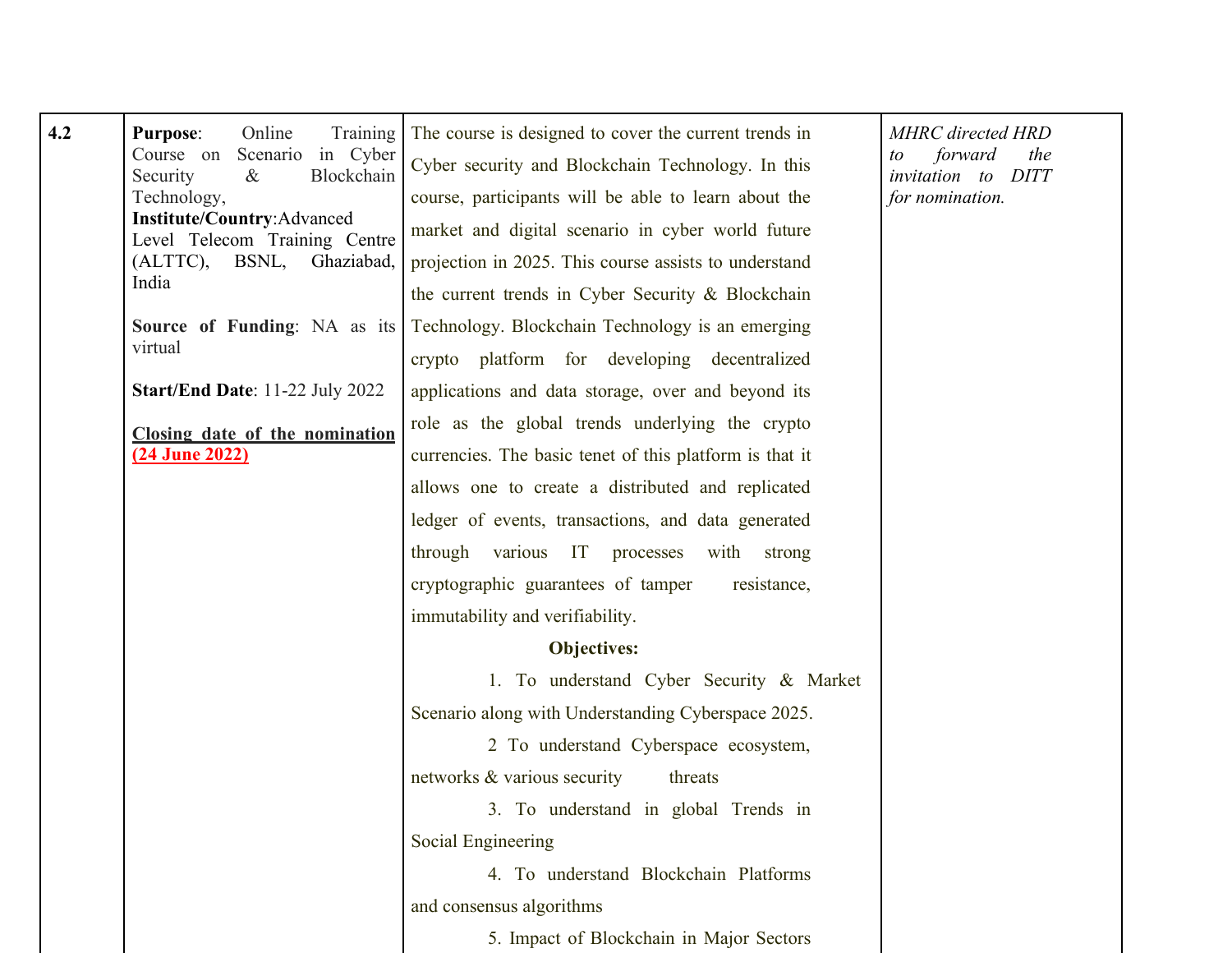| 4.3 | <b>Purpose:</b> 4th Meeting of the APT<br>Conference Preparatory Group for<br>WRC-23 (APG23-4)<br><b>Institute/Country:</b><br>Swissotel<br><b>Bangkok</b><br>Ratchada<br>Hotel,<br>Bangkok, Thailand<br>Not<br><b>Funding:</b><br>of<br><b>Source</b><br>confirmed.<br><b>Start/End Date:</b> 15 to 20 August<br>2022 | APG23-4 is expected to be attended by over 400<br>delegates, among which more than half<br>are<br>expected to attend physically. APG meetings are<br>usually attended by the senior officials and experts<br>of spectrum management from APT Member,<br>Members,<br>Affiliate<br>Associate<br>Members,<br>international and regional organizations. APG<br>provide<br>unique opportunities for<br>meetings<br>participants to interact with each other on various<br>issues.<br>In this regard, the APT Secretariat would like to<br>inform you of the opportunities to host social<br>events during APG23-4. For APG23-4, social<br>events include hosting daily coffee breaks and/or<br>evening cocktails/reception. Please note that social<br>events will not be allowed to be arranged in parallel | <b>MHRC</b> directed HRD<br>forward<br>the<br>to<br><i>invitation</i> to<br>DITT<br>BICMA<br>and<br>for<br>nomination. |
|-----|------------------------------------------------------------------------------------------------------------------------------------------------------------------------------------------------------------------------------------------------------------------------------------------------------------------------|---------------------------------------------------------------------------------------------------------------------------------------------------------------------------------------------------------------------------------------------------------------------------------------------------------------------------------------------------------------------------------------------------------------------------------------------------------------------------------------------------------------------------------------------------------------------------------------------------------------------------------------------------------------------------------------------------------------------------------------------------------------------------------------------------------|------------------------------------------------------------------------------------------------------------------------|
|     |                                                                                                                                                                                                                                                                                                                        | to the meeting sessions. In terms of selecting time<br>for social events, APT Member administrations will<br>be given priority.                                                                                                                                                                                                                                                                                                                                                                                                                                                                                                                                                                                                                                                                         |                                                                                                                        |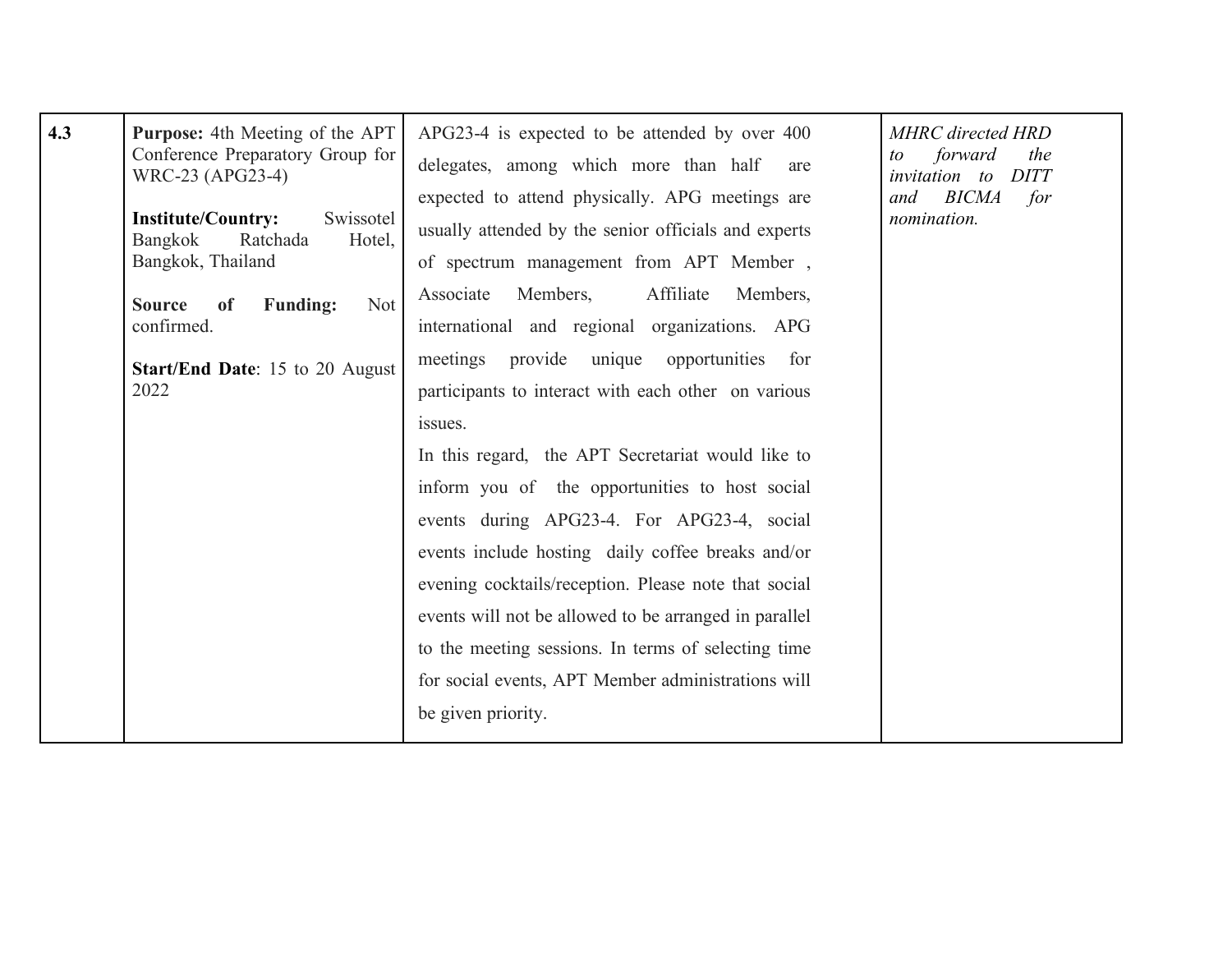| 4.4 | <b>Purpose:</b> The 30th Meeting of the<br>APT Wireless Group (AWG-30) 5<br>- 9 September 2022, Bangkok,<br>Thailand | <b>Background</b><br>AWG covers various aspects of emerging wireless<br>systems to meet the upcoming digital convergence | <b>MHRC</b> directed HRD<br>the<br>forward<br>to<br><i>invitation</i> to<br>DITT<br>BICMA<br>for<br>and |
|-----|----------------------------------------------------------------------------------------------------------------------|--------------------------------------------------------------------------------------------------------------------------|---------------------------------------------------------------------------------------------------------|
|     | Bangkok,<br><b>Institute/Country:</b><br>Thailand.                                                                   | era in the Asia-Pacific region. It also assists to<br>provide effective radio communication solutions and                | nomination.                                                                                             |
|     | Source of Funding: NA as its<br>virtual                                                                              | facilitate the transfer of technology<br>and<br>to<br>knowledge. In its 30th meeting, the AWG will                       |                                                                                                         |
|     | Start/End Date: September 5-9,<br>2022.                                                                              | continue to study on the existing work items, report<br>on the progress of studies and discuss the relevant<br>issues.   |                                                                                                         |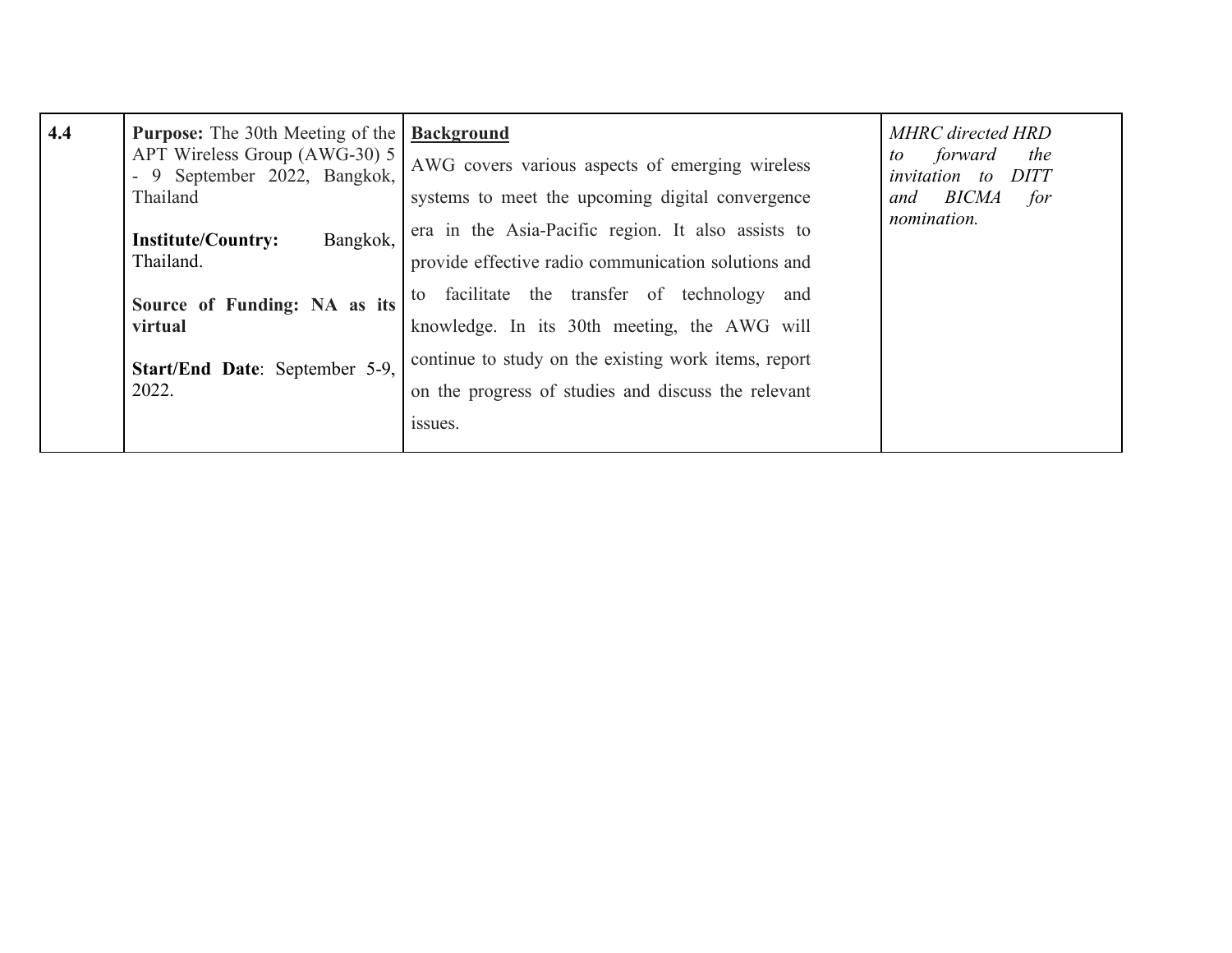| 4.5 | Security<br><b>Date:</b> 14-15 July, 2022<br><b>Institute/Country:</b> New<br>Delhi,<br>India<br><b>Mode: Physical Format</b><br>Last date of nomination:<br>June, 2022<br>Nomination: Dechen Chhoeden,<br>Dy. Chief ICT Officer, BtCIRT | <b>Purpose:</b> First Meeting of the The BIMSTEC Secretariat has informed the Member States<br>BIMSTEC Expert Group on Cyber   that the government of India will be hosting the First Meeting<br>of the BIMSTEC Expert Group on Cyber security. The host<br>country will provide local hospitality for two officials from<br>each member state.<br>20 Therefore, DRC, MoFA is requesting the DITT to<br>nominate 2 officials responsible for cyber<br>security/policy/operation/incident response for the<br>meeting. The nominated officials will form the<br>BIMSTEC Expert group on Cyber Security that will<br>formulate an action plan aimed at dealing with cyber | <i>Approved</i> |
|-----|------------------------------------------------------------------------------------------------------------------------------------------------------------------------------------------------------------------------------------------|-------------------------------------------------------------------------------------------------------------------------------------------------------------------------------------------------------------------------------------------------------------------------------------------------------------------------------------------------------------------------------------------------------------------------------------------------------------------------------------------------------------------------------------------------------------------------------------------------------------------------------------------------------------------------|-----------------|
|     |                                                                                                                                                                                                                                          | security in the BIMSTEC region.                                                                                                                                                                                                                                                                                                                                                                                                                                                                                                                                                                                                                                         |                 |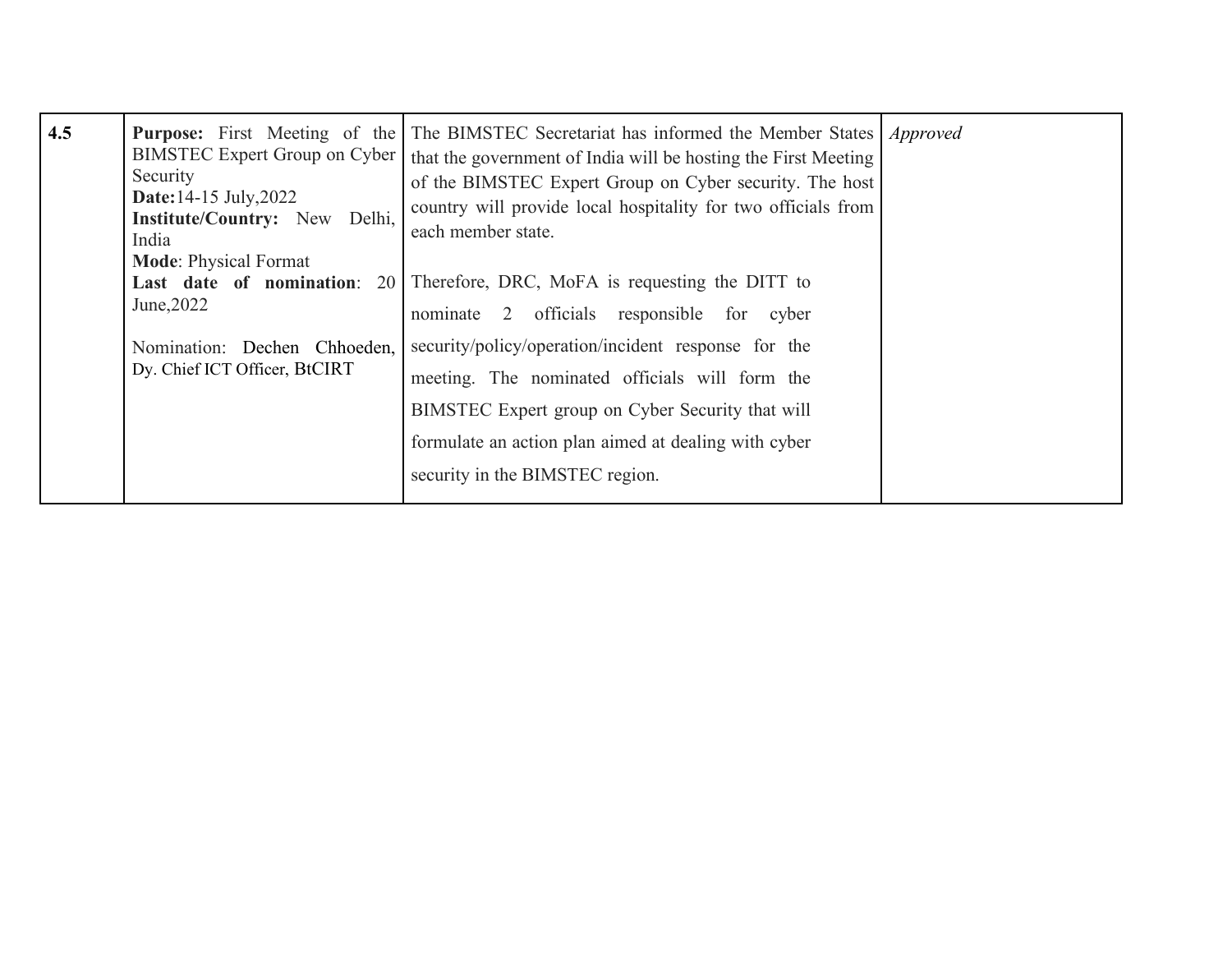| 4.6 | remote sensing data processing<br>training                                                                                                    | <b>Purpose:</b> Practical session of As part of the joint satellite development project of Bhutan <i>Approved</i><br>with the government of India, the Indian Space Research<br>Organization (ISRO) is providing a training course for                                                                                                                                                                                                                                                             |  |
|-----|-----------------------------------------------------------------------------------------------------------------------------------------------|----------------------------------------------------------------------------------------------------------------------------------------------------------------------------------------------------------------------------------------------------------------------------------------------------------------------------------------------------------------------------------------------------------------------------------------------------------------------------------------------------|--|
|     | <b>Institute/Country:</b><br><b>Space</b><br>Applications Center, ISRO in<br>India<br><b>Source of funding:</b><br>Date: 2nd-15th July, 2022. | capacity development in processing raw satellite images to<br>level-1/level-2 images using raw data from INS-2B<br>BHUTANSAT (India-Bhutan joint satellite) in two parts. The<br>objective is to develop the remote sensing capabilities of the<br>Joint Working Group for Remote Sensing in Bhutan (JWG-<br>RS), which will serve as the core team for the country to<br>advise and guide usage of remote sensing data and advise the<br>satellite development team in future projects concerning |  |
|     |                                                                                                                                               | remote sensing payloads.<br>The first part, consisting of theoretical lectures, was<br>conducted virtually from 9th-27th May, 2022. The second<br>part, consisting of practical sessions, is scheduled to take<br>place through face-to-face classes at the Space Applications<br>Center, ISRO in India from 2nd-15th July, 2022.                                                                                                                                                                  |  |
|     |                                                                                                                                               | The list of proposed participants for the practical sessions<br>arranged in the order of merit ranking based on their<br>attendance and performance during the theoretical lectures<br>are as follows:                                                                                                                                                                                                                                                                                             |  |
|     |                                                                                                                                               | <b>Participants list</b><br>Details                                                                                                                                                                                                                                                                                                                                                                                                                                                                |  |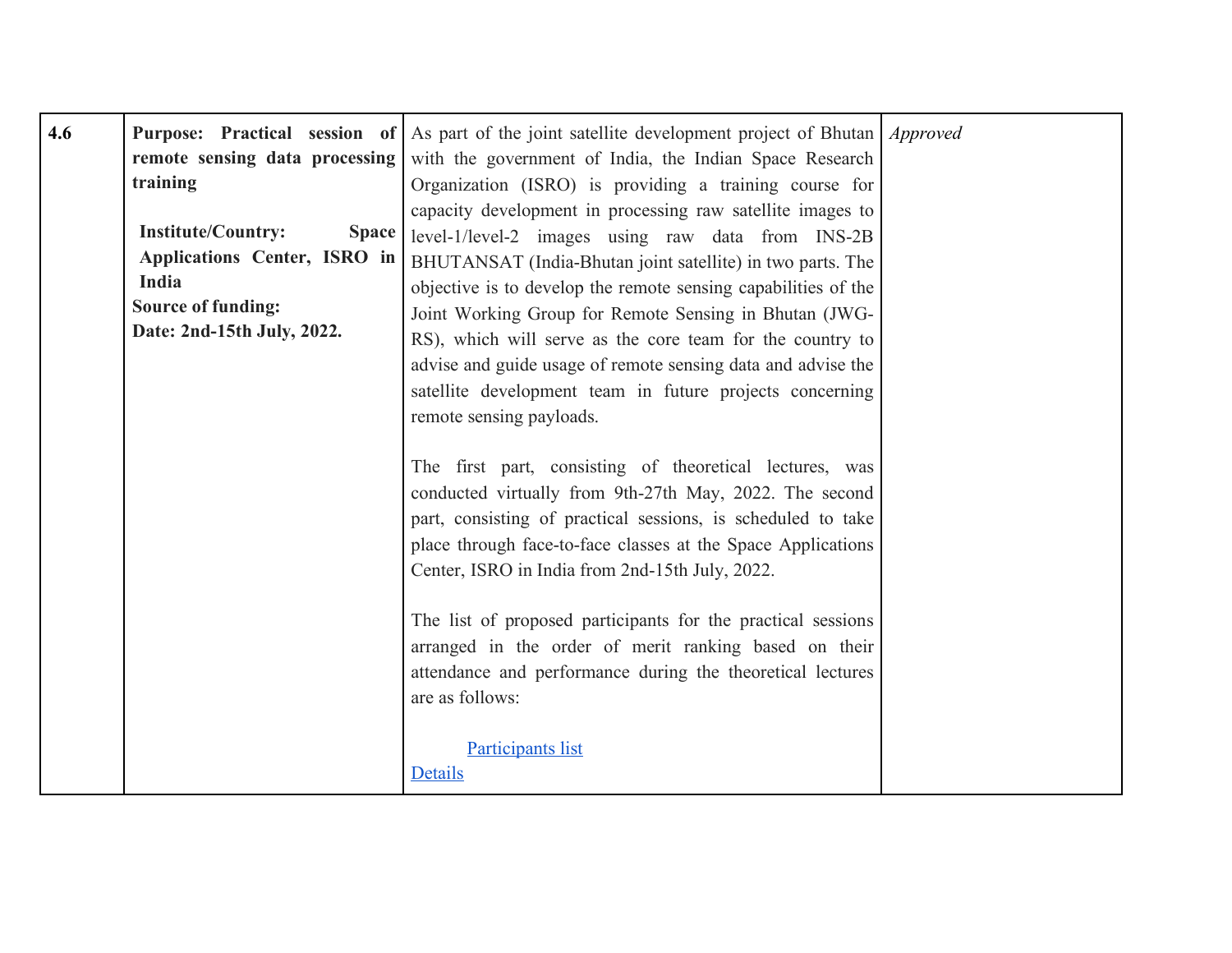| 4.7 | Invitation to Bureau<br><b>Purpose:</b><br>members<br>Asia-Pacific<br>of<br>Superhighway<br>Information<br>Initiative to the 6th AP-IS Steering<br>Committee<br><b>Institute/Country:</b><br>United<br>Conference<br><b>Nations</b><br>Centre<br>(UNCC), Bangkok<br><b>Source of Funding: ESCAP</b><br><b>Date:</b> 29 August 2022, from 09:30<br>to 16:00 hours (Bangkok Time).<br>1. Invitation letter | The objective of the meeting is to review the progress of the<br>implementation of the AP-IS initiative since the fifth session<br>of the AP-IS Steering Committee in 2021, and to discuss the<br>concrete future plan and activities under the AP-IS action<br>plan 2022-2026.<br>Online registration via the link preferably by 8 July 2022<br>:Online registration<br>ESCAP will bear the cost of your participation, <i>i.e.</i> round-trip<br>air-ticket and daily subsistence allowance, in accordance with<br>the U.N. rules and regulations. For your information, the<br>draft concept note and programme of the sixth session of the<br>AP-IS Steering Committee are attached herewith. | <b>MHRC</b><br>the<br>approved<br>following nominations;<br>1. Director, DITT (Principal<br>Nominee)<br>2. Thaye Choden<br>(Alternate nominee)<br><b>HRD</b><br>seek<br>to<br>clearance<br>from<br>RCSC. |
|-----|----------------------------------------------------------------------------------------------------------------------------------------------------------------------------------------------------------------------------------------------------------------------------------------------------------------------------------------------------------------------------------------------------------|---------------------------------------------------------------------------------------------------------------------------------------------------------------------------------------------------------------------------------------------------------------------------------------------------------------------------------------------------------------------------------------------------------------------------------------------------------------------------------------------------------------------------------------------------------------------------------------------------------------------------------------------------------------------------------------------------|----------------------------------------------------------------------------------------------------------------------------------------------------------------------------------------------------------|
|     | <b>Nomination:</b><br>1. Director, DITT<br>2. Ms. Thaye Choden, Sr.<br>ICT Officer, Division of<br><b>Telecom</b><br><b>Space</b><br>and<br>(alternate nomination)                                                                                                                                                                                                                                       |                                                                                                                                                                                                                                                                                                                                                                                                                                                                                                                                                                                                                                                                                                   |                                                                                                                                                                                                          |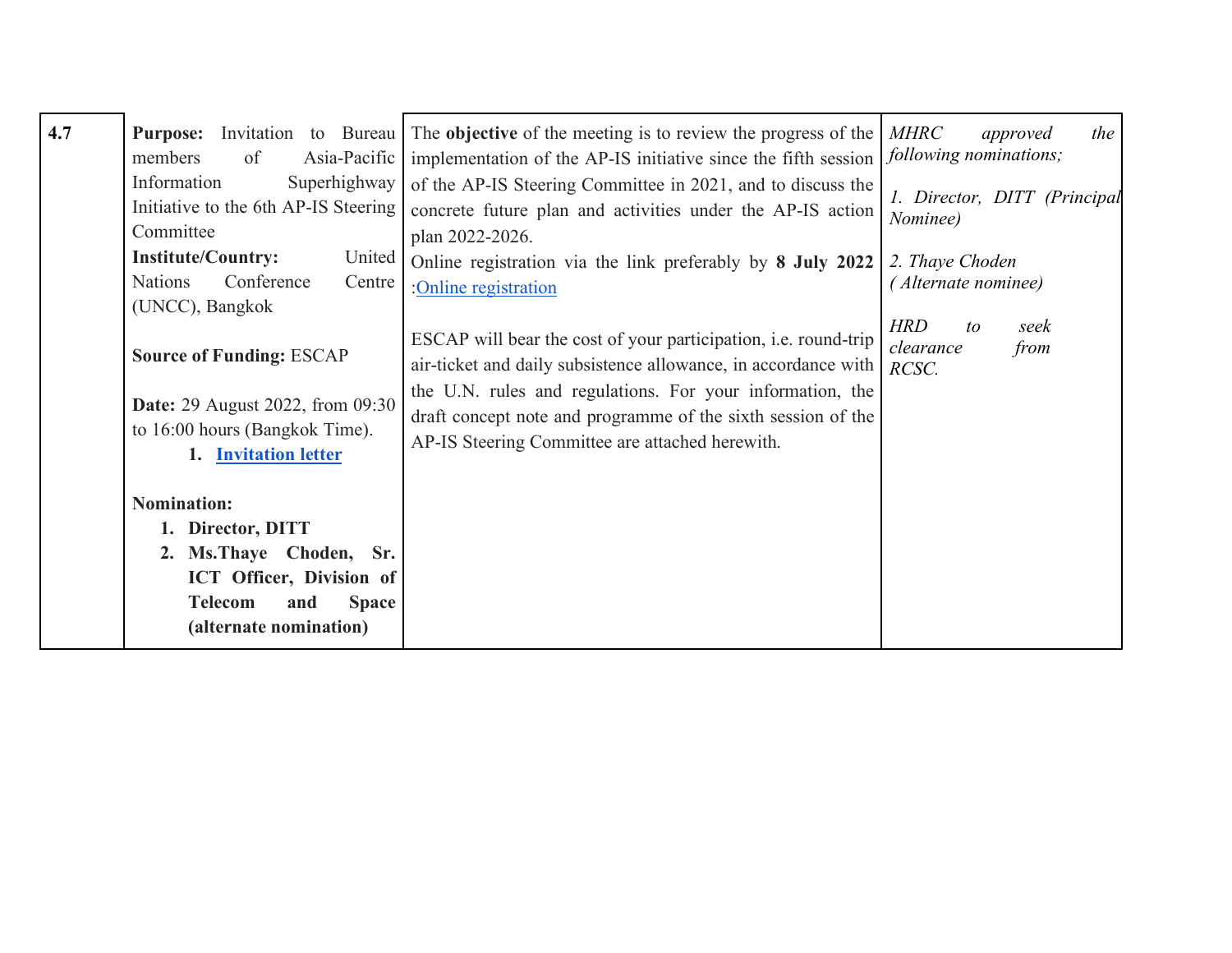| 4.8 | <b>Purpose:</b> Invitation to register/join<br>the<br>Capacity<br><b>Building</b><br>at<br>Workshop on the<br>Universal<br>Service<br>Fund<br>Modernization in the<br>Post-<br>COVID19 World<br><b>Date:</b> 22-23 June 2022, 13:00 to<br>15:00<br>(Bangkok<br>hours<br>$Time, UTC+7)$<br>Mode: Virtual mode via Zoom | The key objective of the workshop is to enhance the <i>DITT nominations approved</i> .<br>knowledge and understanding of the Universal Service Fund<br>(USF) concept, process, mechanism, and the technicalities<br>of the USF life cycle - through sharing successful cases of<br>the USF funding and implementation. | <i>PPD</i><br>nomination,<br>Chetsho,<br>Pema<br>approved.<br><b>HRD</b><br>call<br>to<br>from<br>nominations<br>BICMA. |
|-----|-----------------------------------------------------------------------------------------------------------------------------------------------------------------------------------------------------------------------------------------------------------------------------------------------------------------------|------------------------------------------------------------------------------------------------------------------------------------------------------------------------------------------------------------------------------------------------------------------------------------------------------------------------|-------------------------------------------------------------------------------------------------------------------------|
|     | <b>Nomination:</b><br>1. Ms. Thaye<br>Choden,<br>Sr.ICTO, Division of Space<br>and Telecom<br>Mr. Thuenzang Chophel, Dy.<br>2.<br>EE, Division of Space and<br>Telecom                                                                                                                                                |                                                                                                                                                                                                                                                                                                                        |                                                                                                                         |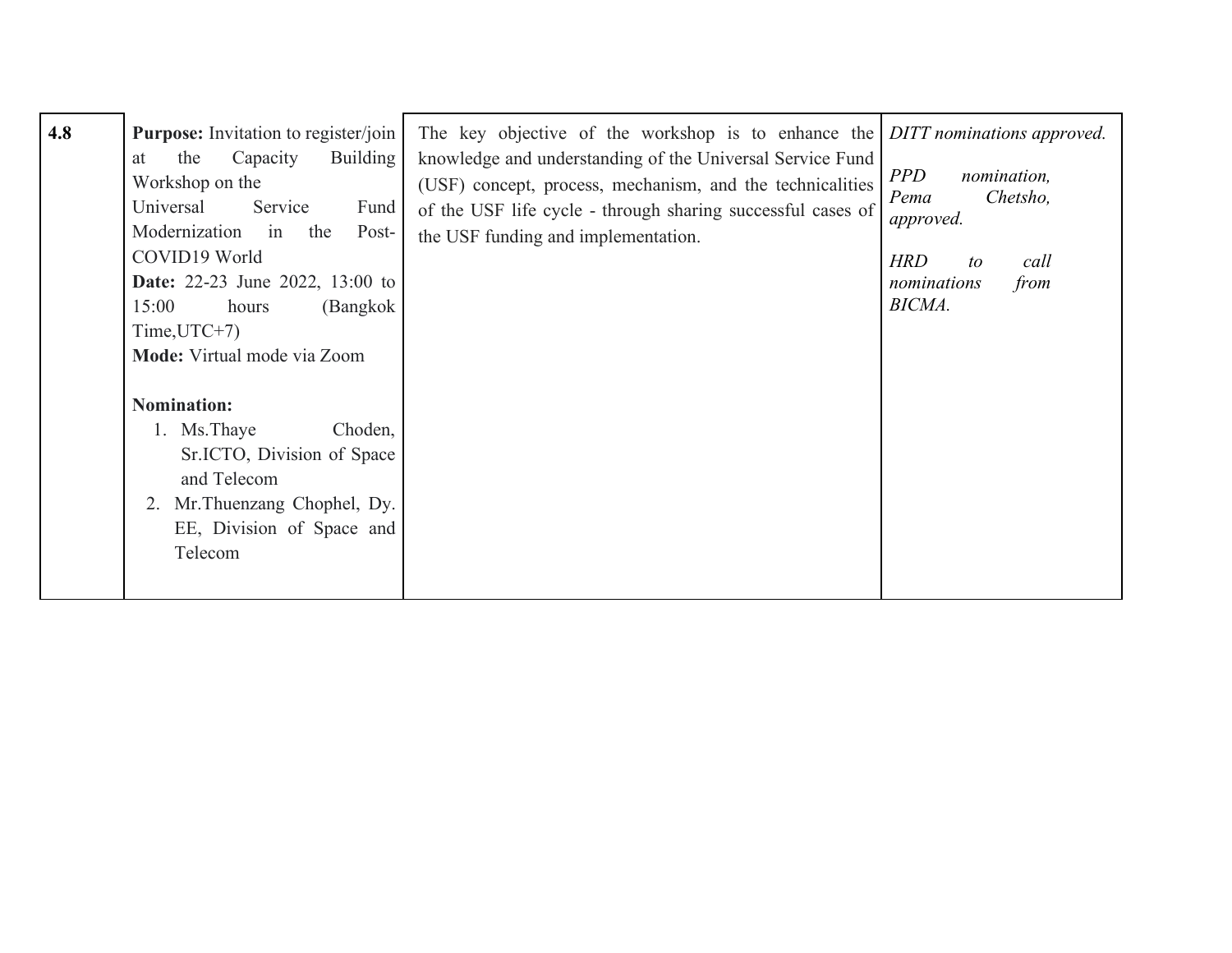| 4.9 | Purpose: Invitation to attend the<br>introduction workshop to Futures<br>Research, Applied Foresight and<br><b>Anticipatory Governance</b><br>Agency: UNDP, MoLHR<br><b>Date:</b> 15th to 17th June, 2022                                                   | MoLHR in collaboration with UNDP is organizing a capacity<br>building program on assessment of future skill workforce in<br>the digital, creative and agriculture sector. It's part of the<br>UNDP foresight studies. MoLHR has requested for the<br>nominees and requested interested and relevant official<br>/taskforce members to be part of the program. The training | <b>Nominations</b><br>approved.<br>HRD to share the invitation<br>all<br>departments<br>for<br>$\iota$<br>nomination<br>$\circ f$<br>the<br>employment focus officer. |
|-----|-------------------------------------------------------------------------------------------------------------------------------------------------------------------------------------------------------------------------------------------------------------|----------------------------------------------------------------------------------------------------------------------------------------------------------------------------------------------------------------------------------------------------------------------------------------------------------------------------------------------------------------------------|-----------------------------------------------------------------------------------------------------------------------------------------------------------------------|
|     | <b>Nomination:</b><br>1. Mr.Jamyang<br>Sonam, Dy. ICT<br>Officer, TIDD<br>2. Mrs. Yeshey Pelden,<br>Dy. Chief<br><b>ICT</b><br>Officer, ICTMD<br>3. Tshewang Choden,<br>AIMO,<br>CAD,<br>DoIM<br>4. Chedup Dorji, Sr.<br>Planning<br>Officer,<br><b>PPD</b> | will be delivered by the experts from outside.                                                                                                                                                                                                                                                                                                                             | HRD for necessary<br>action.                                                                                                                                          |